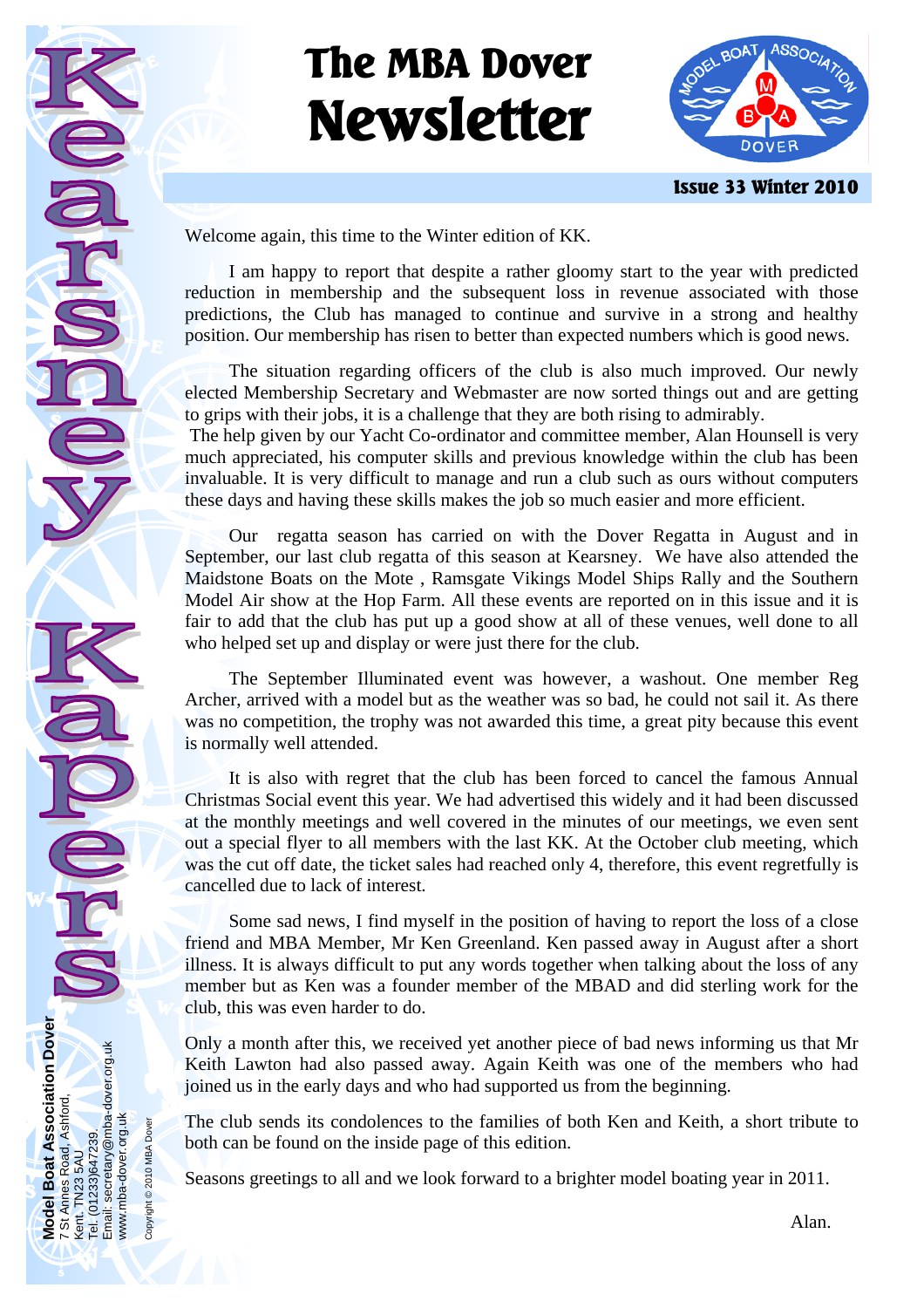#### **Mr Ken Greenland**

who passed away August 2010

 Ken Greenland had been a member of our club from the very beginning, he was involved in the organisation of the club in the early days and actively took part in all things that helped make it into the club we all know today. Ken was a quite but influential person, his

engineering background gave him the skills to construct very detailed working models and his management position at his workplace allowed him to put these skills into practice for the good of us all.

 Over the years, Ken, with Roger Shields, Dave Ralphson and I, travelled to many model shows all over the country, usually in Ken's car as it was the biggest! We went over to France several times because Ken knew the Calais club's chairman and could speak a bit of French. One year we drove down to Audriques, a small town south of Calais, for a show there. Ken

always joked that I had got them all lost on that occasion, something that I always denied but such was Ken's humour, he loved relating that story.

 Some of his notable models have been his "S" class submarine which he made the masters and moulds for, these were subsequently used to produce kits for Darnell, Metcalf Models and now Models by Design.

 He will also be remembered for building his Tug Elaine, named after his wife Elaine and his Maggie M Trawler which he ran for many years, but probably his favourite was the Troll Patrol novelty model that was built by another member Chris West but acquired soon after by Ken. The Troll Patrol went everywhere with him, he just loved displaying it.

Ken loved to work with styrene plastics and built some very intricate parts for his models from it, when this material was to be used by anyone, he was the man to ask if there were any questions about how the material was to be used.

 Before joining the Dover MBA, he was a member of Ramsgate Vikings MBC, the members of whom he still maintained a good friendship with, the close proximity of the two clubs kept this friendship alive. At Dover, he was at one time our Scale Secretary sharing the job with Roger Shields, some of the regatta courses that he designed for us are still active today.

We have all lost a good friend and a skilled modeller, I hope that there is a model club up there, and I'm sure that if there is. Ken will be in it. ….. Alan

#### **Mr Keith Lawton**

Who passed away in October 2010

 I also have to report that Mr Keith Lawton passed away on Sunday 3rd October. Keith was taken ill and died suddenly in hospital. He was also a long term member, joining on the 6th June 1993 just as the club was forming, Janice, his wife, also joined the club sometime later in March 1997.

 Usually building his models from plans his models were constructed solidly and in a professional way, his passion was in the yachting side of our hobby and he liked to compete in yacht races which were held at regattas. He also built power craft one of which was his own interpretation of a Springer tug, his had a crane on it! He owned a novelty boat, this model was often seen on regatta days when *Grommet* ( crew member) sprayed water from a cannon much to the delight of the children. His daughter said that as a true Eastender, Keith grew up around the London docks and it was this experience that gave him his lifelong love for ships and the sea and of course his models.

This club has lost yet another great modeller, we will all miss Keith's humour.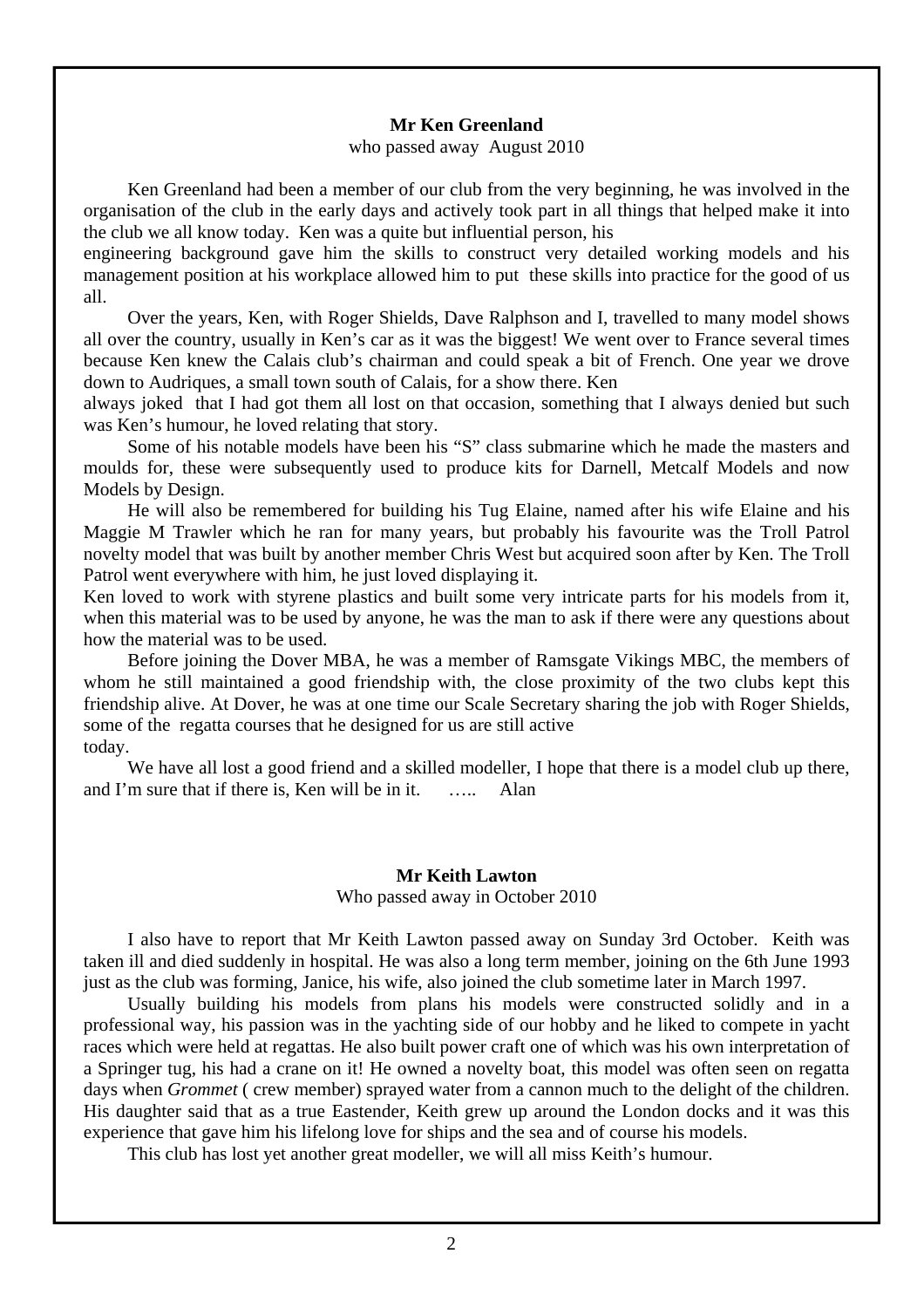**Not a Good Time to surface !**





Above-The latest addition to the fleet is Ted Goldrings model HMCS Snowberry built from the Revell kit.

Three Flower class corvettes together,– Reg's HMS Bluebell, Barrie's HMCS Cornerbrook and Ted's HMCS Snowberry. All stopped, they will make a good target!

# **For Sale**

John Patterson has sent details of two models he wishes to sell. 1960's MODEL CABIN CRUISER

> Hull 50in Beam12in, Torpedo 850 Motor, Electronise speed control, Futaba 6 channel receiver, Bow thruster, Fibre glass hull, No Transmiter, Very good condition.

BARGAIN £125.00

CATAMARAN

 SARA- Semi- scale Model of Modern Catamaran Hull 28in Beam17in Height with weighted keel 53in Futaba receiver No Transmitter

BARGAIN £65 00

John Patterson 01233 721287

There are still quite a number of items from Ken Greenlands estate for sale in the storage shed. At the time of writing there is a hot air gun, power sander, some tool kits, spanners and other goodies still waiting for a small donation to secure them. All proceeds to Ken's wife Elaine.

I would like to take this opportunity to thank all the members for their generosity when purchasing the items already sold. The amount is building into a respectable sum for Elaine who, I am sure, will want to thank you also.

There is one outstanding model left and is still with Elaine, it is the RFA Blue Rover, a light fleet tanker of the Royal Fleet Auxiliary. This model is almost complete but will still need many hours of detailed work to do it justice. It is open to offers but it is not for the feint hearted.

See Roger or Alan for further details.



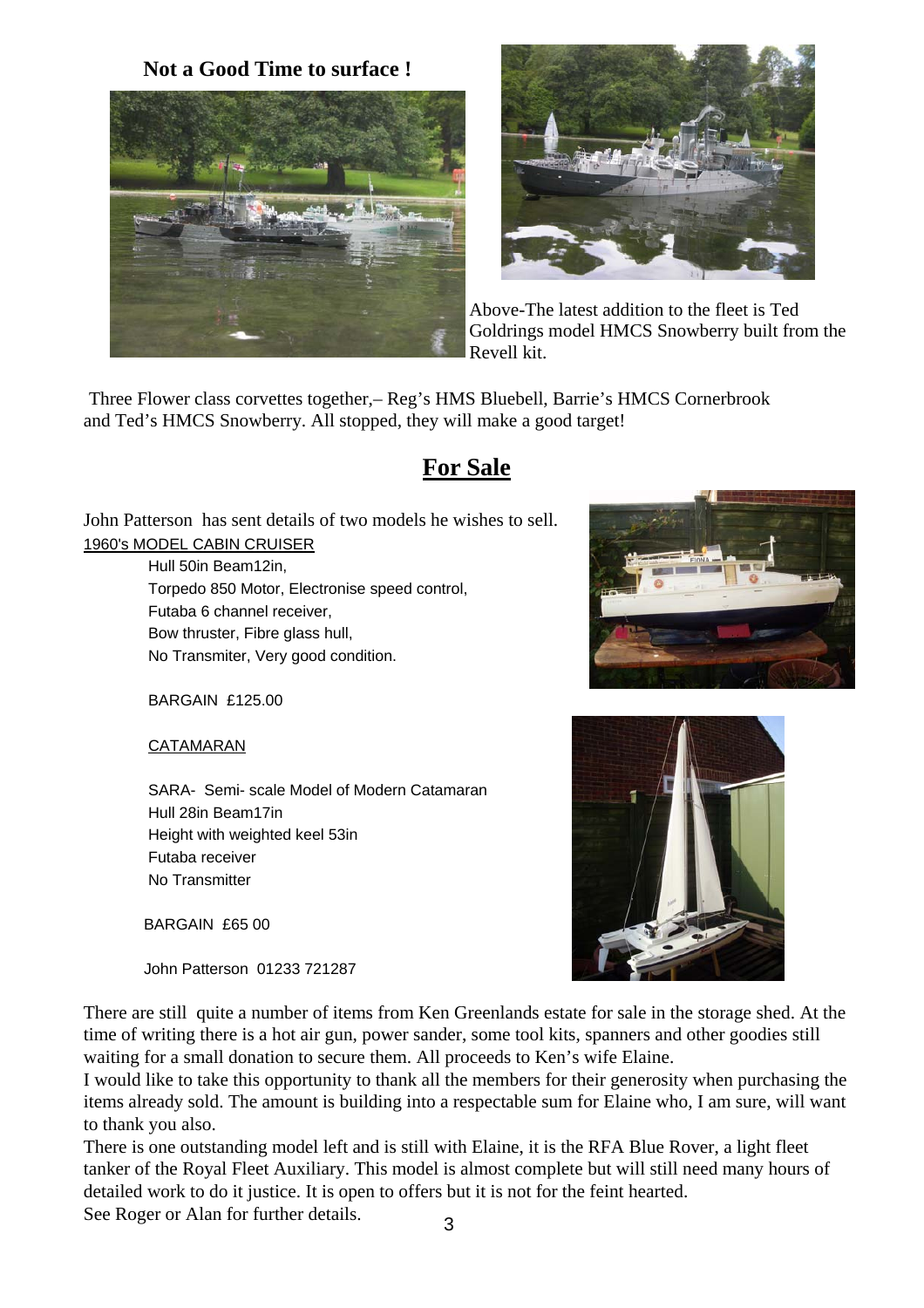Saturday the  $24<sup>th</sup>$  July was the slightly unusual date set by Maidstone Cygnets for their "Boats on the Mote" open event, only unusual as it was a Saturday, this was so that a barbecue could be held at the end of the day to which we were all invited.

Dover MBA attended as one of the invited clubs, we were joined by 'Herons' of Herne Bay, Tugs R Us and a small display from Wat Tyler boat club. Some individual members from other boat clubs in our area also attended.

 Nine Dover members came along, we set up two gazebos and tables and put on a rather good varied display of models, we did have a guest with us from Canterbury who has become a good friend and hopeful new member Kim Belcher, who brought along his much admired Dive Boat this time instead of his long term build of the Ramsgate Lifeboat, this is Kim's real love, the RNLI.

 Len Ochiltree had his usual range of models out on the water early, I think they all managed to get an airing during the day. Derrick and Barbara Rudge had a nice selection of their sailing boats in the water and Maurice and Kathy were showing their numerous models, Maurice followed in line astern with the big HMS Kent at one stage, they are both the same scale.

The Cygnets star attraction, HMS Kent ( $1/36<sup>th</sup>$  scale, and over 12 feet long) was sailing for most of the day and was also on display to visitors moored up alongside the wall. Your scribe, having more than a passing interest in this ship, was offered the con of this monster model, not being one to refuse such an offer the opportunity was taken, it really was a superb experience, after nervously negotiating around the other models I headed out to the other end of the water where I could open her up and test her handling, the vast expanse of the Mote Park being an ideal place to operate such a big model in. I just wanted to keep sailing her all the way back to Dover. Due to logistical problems, the expected attendance of this model at Dover was postponed, a great pity as it would have been so nice to have it with us at our Dover Regatta, oh well! we will have to be satisfied with a  $1/96<sup>th</sup>$  scale version.

Our thanks to Maidstone Cygnets for their invitation and hospitality.



Our stand at Maidstone. Wait for me Len's TID 'n' tow Four in blue

# **Dover Regatta 2010**

A very busy weekend started on Friday  $13<sup>th</sup>$  when we collected the van then loaded it up with everything that we needed for the regatta.

 Several members were on hand to help with this at Kearsney, and when loaded the vehicle was then driven down to the DHB yard at the Wellington Dock and stored overnight.

Saturday morning, and we all assembled bright and early to help set up in the Granville Gardens, the van had been collected at 0630 and was waiting ready to be unloaded.

Our allocated area was in our preferred location so we got on with the work in hand, the pond boards were placed in position and joined together, this year Peter Cook had made six extra panels which increased the overall size to 30 x 24ft. the liner was laid in position and the filling with water started, the smaller children's pool was by then also assembled and filled. By about 0830, the gazebo's had been erected, the fencing set up, the tables were all out and models placed on them. The tannoy was working and we were ready to go, not bad, only two hours to set up, everyone worked very hard.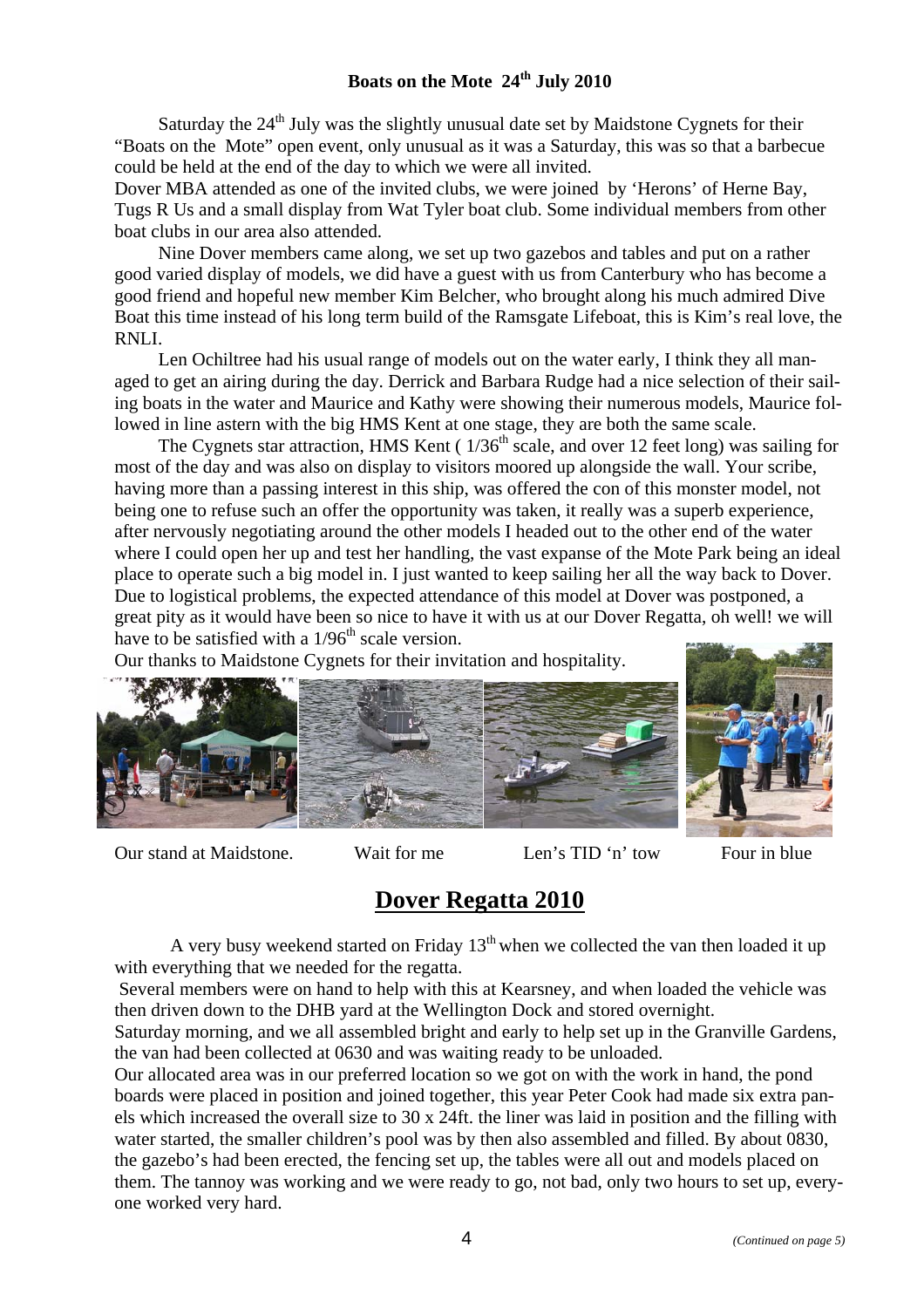The weather forecast was not so good, rain had fallen as we worked and some longer spells happened during the day, the crowds and some members stayed away, despite advertising the event we had no more members attending than a normal regatta at Kearsney. Not deterred, we put on an excellent show and kept models on the water at all times, even in the rain. The main regatta programme was disrupted somewhat by the non - appearance of the helicopter pleasure flights due to the landing area not being available and then the RNLI demonstration with the RAF helicopter did not happen due to the helicopter being diverted to a real emergency. However, the Dover Lifeboat did manage its very impressive display with the inshore lifeboats passing along the crowd line at speed throwing up huge waves that crashed onto the beach.

We had a visit from the local press who asked questions and took some photos, these appeared in the papers later that week with a nice write up, all good for publicity.

On the Sunday, as we had left the pool boards and fencing up overnight, not quite so much work was needed to set up. But we had another problem, the wind! All the gazebo's were staked down hard but this did not stop us damaging three of them, some gust's were so strong that on one occasion Phil Ribbon's large Kearsney Cruiser was bodily lifted from the water onto it's beam ends then dropped back in the water, I had never seen this happen before and especially to such a large model, I believe that Ted Goldring's flower class corvette was also caught in this gust and survived, just like being in a  $1/72<sup>nd</sup>$  Atlantic storm - with a convoy!

We had invited other clubs to join us on the Sunday and had two members from Capstan MBC and one from Maidstone Cygnets join us as guests for the day. Ken Norman from Capstan had brought along his 30 plus year old amphibian and his ramp apparatus to demonstrate it on. Gerald Vesty with his amphibian soon joined him, the two of them played happily in the corner of the pool together. Kim Belcher from the Cygnets MBC was with us for the two days, he brought his dive boat which is fully kitted out with two very detailed diver figures, this model is receiving a lot of attention wherever it is shown due to it being a very unusual subject- and its very well made.

During the afternoon, because I had done the commentary for the two days, I was volunteered to go and speak up on the organisers stage about our club. I was interviewed and spoke about the Dover MBA. The opportunity to encourage others to join us in our great hobby was taken, I hope I have succeeded!

We packed up at around 4pm on the Sunday, everything was stowed away and safely put back in storage at Kearsney, the van was returned and we were home by 6.30.

We were all very tired but had an enjoyable Dover Regatta 2010.

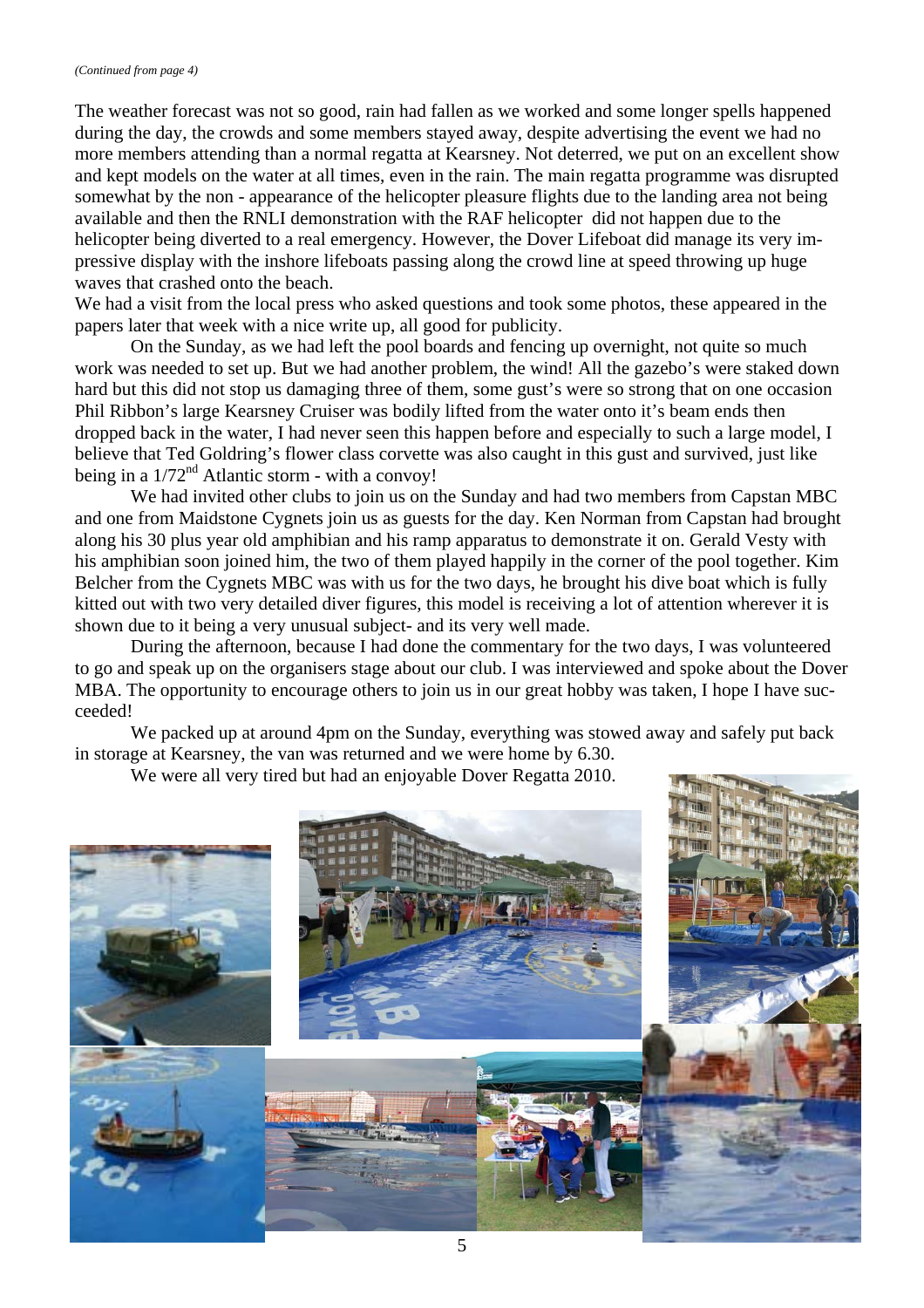## **Vikings Model Ships Rally 5th September.**

About 10 of us made the short trip over to Ramsgate on Sunday  $5<sup>th</sup>$  September for the  $12<sup>th</sup>$ Annual Model Ships Rally.

 The weather was kind to us which seems to be customary for this event. Tables were provided for the 100 models or so that were displayed and security fencing kept the little fingers away, all provided by the Vikings Model Boat Club.

The format was unchanged from previous years, 20 minute slots from 10am till whenever! 2.4 gig is a godsend to rallies such as these, booking in and allocating of slots is still carried out but there are plenty of spare slots available for those with radio sets that still need frequency control.

 I like this show and have attended most of them going back to when the event was known as the Waverley Ships Rally. The Waverley paddle steamer does not feature now, the name has changed to the Model Ships Rally but it is still the same great show, always well attended and supported. Next year will be the 25th anniversary show and I'm told, the Vikings are pulling out all the stops to make it a very special event next year, one not to be missed.

## **Club Regatta September 12th**

This short report has been compiled from information received from Maurice.

The weather was very nice for our last regatta of this season, due to the amount of members who were away this time, a smaller compound was set out, the tea tent was not put out but refreshments were available from one end of the display gazebos.

The turn out was good, about 30 members attended during the day, we had no weed problems and boats on the water had no problems.

There were no special incidents to report and no nuts of the month nominees were observed this time. Maurice thanks all members who helped set up and break down the equipment which made it a successful day.

## **Southern Model Airshow September 18/19th 2010**.

The club attended the 2010 Southern Model Airshow on both the  $18<sup>th</sup>$  and  $19<sup>th</sup>$  September as guests of Maidstone Cygnets MBC who organised the marine exhibits.

They had set up a large pool that was filled with fresh water and was three foot deep, ideal for those of us with submarines. There were many clubs in attendance from all over the south of England as well as individual groups and traders all gathered together in one area that has now become the preferred position.

On the Saturday we had approximately ten members with their boats and the Sunday we had only six. Nevertheless the display was impressive and members were kept busy answering questions from the public.

The weather was really nice on Saturday however not so good on Sunday, despite this it was a really nice relaxing show. Thanks to Cygnets MBC who organised everything this year and who invited us to attend.

## **Illuminated event September 24<sup>th</sup>**

Oh dear! Awful weather put paid to this event, Reg Archer was the only member who turned up apart from your scribe, I suppose that's the first and second place for Nut's of the month sorted.

( this did not happen as they were kind to us) ...Ed.



These reports bring the power craft regatta season to a close, we look forward to starting all over again next year………………...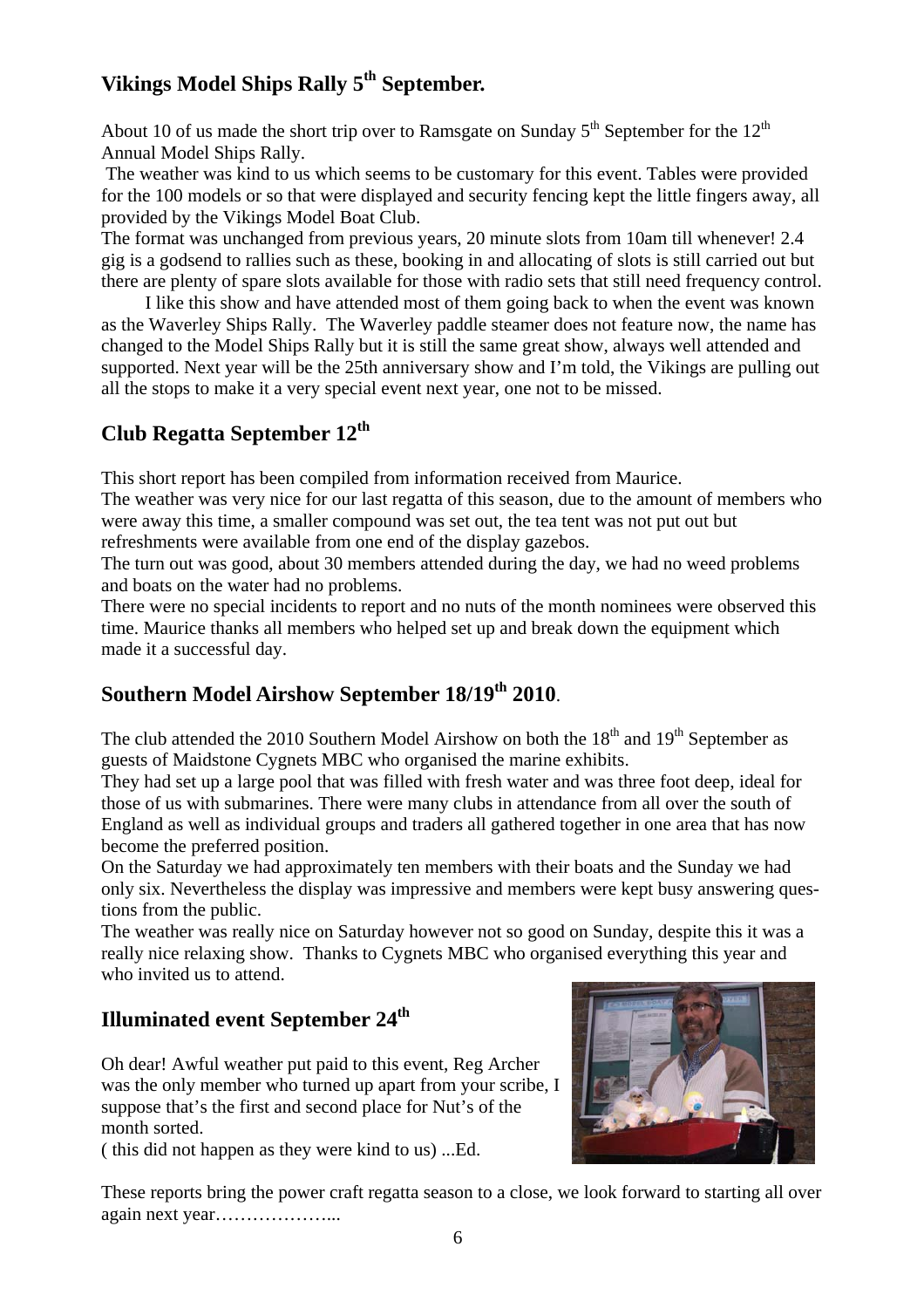## **Member Models**

First this issue is the MFA Fantome, a large cabin cruiser design based on the Fairy Marine series of powerboats. This interesting example is owned and built by Graham White.

 Graham is one of our newer members but he tells me that he has been modelling for many years and is also interested in model aircraft and cars. This particular model is produced by the well known local manufacturer MFA (Model Flight Accessories) they are based in Worth nr Deal but Graham had to get his kit from Cornwall Model Boats. MFA do not seem to like customers just turning up at the factory because they are not set up for retail sales. Back to the model, this is a big boat, it is 45inches long and has a beam of 13inches. As I mentioned it is interesting because it has a duel propulsion system fitted. Twin MFA 850 Torpedo electric motors are fitted for use in most of our lakes where the environment is a priority, no pollution, but also installed is a huge 15cc SC nitro powered glow engine, this is to allow Graham to use the model where these I/C engines are permitted and to compete on equal terms with other models with this type of power plant.

When I saw the model it was on it's first outing and because this was at Kearsney the electric version was being employed. As I walked down to the lake I was horrified to see clouds of smoke emitting from it's stern, only later did I learn that there was a smoke generator fitted which is piped out through one of the twin exhausts, the other exhaust is actually the real exhaust for the I/C engine.

After a while Graham brought it in and the cabin was removed to show all these working features, it is certainly full of equipment, two large 12 volt batteries are wired in series and are designed to increase duration, these took up a large amount of space, the massive engine with all its associated equipment including a large fuel tank, accounted for the rest of the space.

Because the twin 850 motors draw quite a lot of current, there is a very powerful Electronic speed controller fitted, this has its own pumped water cooling system, it's the Ripmax Xtra Sea Sprint and is rated at 940 amps Max Peak and at 280amps continuous, quite a beastie!



Above and right….. Bill's boat !!!



………………………………………………………………………………………………...

A certain contender for Nut of The Month one Sunday morning in August was John Patterson who, whilst demonstrating how much faster his model was on one lighter battery, ran over and sank Jeremy Maudlings little Severn class lifeboat. The collision rolled the little lifeboat onto its side, it then quickly filled with water and sank in the middle of the lake. Jeremy was remarkably calm about the incident, a bigger lifeboat,

( Club dinghy) was launched and recovered the model, it had sustained no serious damage and when dried out will be as good as new.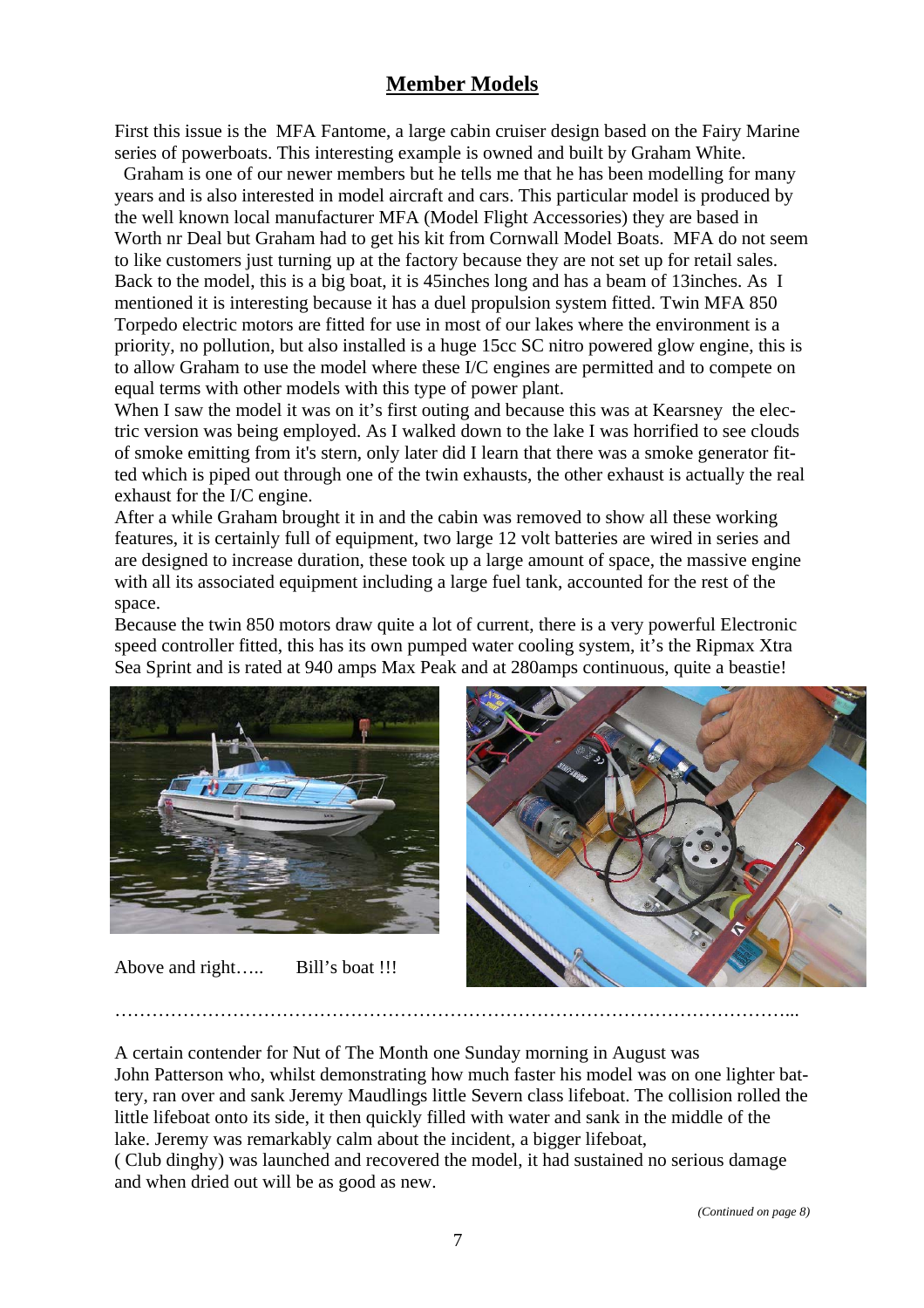John's model is a freelance MTB based on a fibre glass hull, he has two Torpedo 850 sized motors in it and these run on 12volts. It is approx 48inches long. Below can be seen a picture of John's model and also the result of the collision.



John Patterson's Freelance MTB The Lifeboat sunk! Superstructure floating.

### **General News**

…………………………………………………………………………………………………..

**O**n television recently there was an article about the opening of a new attraction at the Chatham Historic Dockyard. The National Maritime Museum's model ship collection has been relocated to Chatham, it is housed in the No1 Smithery, this building has been completely refurbished and modernised to accept these national treasures.

Some of the Imperial War Museums model collection along with some famous nautical artworks has also found a new home in the same premises.

I had cause to visit the Dockyard model shop recently and noticed the large posters that were advertising this new attraction, what caught my eye immediately on this poster was a large picture of the Eddystone lighthouse, this is the very model that had been built by one of my relations way back in 1865.

Three years ago I made an appointment to visit this model when it was in the NMM storage facility in Kidbrook, London. Some might recall a short article in KK that was written about the visit.

I was amazed, and asked the security staff on the door if this model was on display in the exhibition, they confirmed that it was and escorted me to it; and there it was, fully assembled in a glass case with the builder, George Knott's history and his medals gained for it, proudly displayed. The information boards tell of his birth in St Margaret's village and his career in the Trinity House. He was the Lighthouse keeper at South Foreland, the Eddystone (twice) and North Foreland. He made models of all the lights he served in, unfortunately most of these were destroyed in the blitz.

There are around 3.000 models in the collection, not all are, obviously on display and are in store until needed. In an area near one of the stores, a viewing point has been created where it is possible to see some of the larger models in low light conditions, I was told that appointments can be made to view and record details of specific models.

The collection is well worth a visit on it's own but the rest of the attractions at Chatham make this a very special place for anyone interested in our maritime history.

**I**t is always nice to meet fellow modellers from other clubs, one such meeting took place at Kearsney recently. A Mr Dave Millsome from the Kirklees model boat club in Yorkshire made himself known to us down at the waterside, we had a good chat and spoke about our clubs, their membership is roughly the same as ours and they also have a large lake to operate on run by their council. Before leaving we gave Dave some of our club literature to take back to Yorkshire- spreading the name MBA Dover, north of Watford!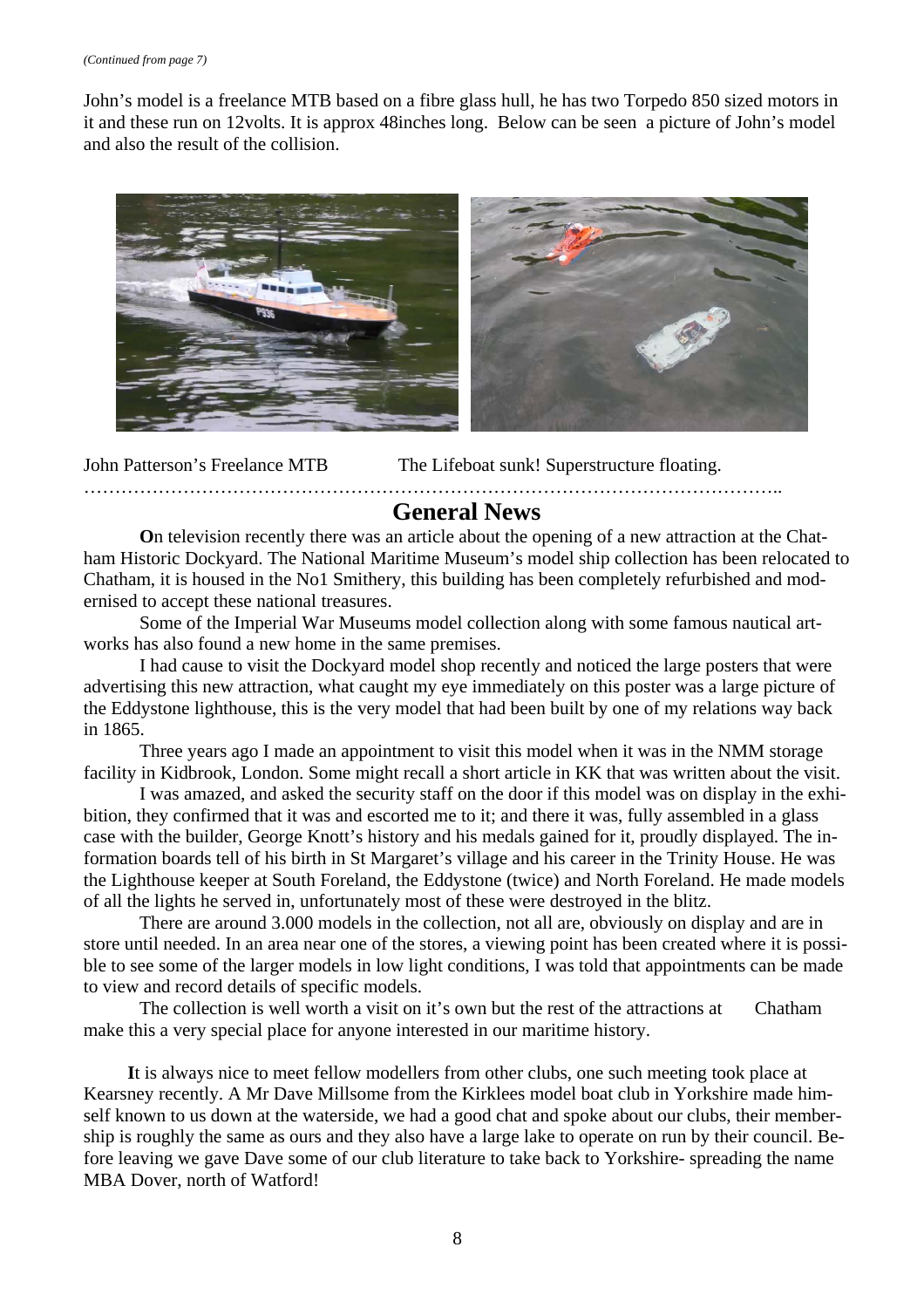## **Press Release for the introduction of the new Type 45 Destroyers**

Details have been released regarding Britain's introduction of the next generation of fighting ships: The Royal Navy is proud of the cutting edge capability of the fleet of Type 45 destroyers, (there are several model manufacturers already making hulls for them). Costing £750 million, they have been designed to meet the needs of the 21st century. In addition to state of the art technology, weaponry, and guidance systems, the ships will comply with the very latest employment, equality, health & safety and human rights legislation.

 They will be able to remain at sea for several months and positively bristle with facilities, for instance, the new user-friendly crow's nest comes equipped with wheelchair access.

Live ammunition has been replaced with paintballs to reduce the risk of anyone getting hurt and to cut down on the number of compensation claims. Stress councillors and lawyers will be on duty 24hrs a day, and each ship will have it's own onboard industrial tribunal.

 The crew will be 50/50 men and women, and balanced in accordance with the latest Home Office directives on race, gender, sexuality and disability. Sailors will only have to work a maximum of 37hrs per week in line with Brussels Health & Safety rules even in wartime! All bunks will be double occupancy, and the destroyers will all come equipped with a maternity ward and crèche situated on the same deck as the gay disco.

 Tobacco will be banned throughout the ship, but cannabis will be allowed in the officer's mess. The Royal Navy is eager to shed its traditional reputation for "Rum, Sodomy and the Lash"; out goes the occasional rum ration which is to be replaced by Perrier water, although sodomy remains, this has now been extended to include all ratings under 18. The lash will still be available but only by request.

 Saluting officers has been abolished because it is elitist; it is to be replaced by the more informal "Hello Sailor".

All notices on boards will be printed in 37 different languages and Braille. Crewmembers will no longer be required to ask permission to grow beards or moustaches, even among the women.

 The MOD is working on a new "Non specific" flag based on the controversial British Airways "Ethnic" tailfin design, because the White Ensign is considered to be offensive to minorities, however it is due to be launched soon in a ceremony conducted by Captain Hook from the Finsbury Park Mosque. The ship will gently slide into the water to the tune of "In the Navy" by the Village People played by the band of Her Majesty's Royal Marines.

 The Prime Minister said, "While the ships reflected the very latest of modern thinking they were also capable of being up-graded to comply with any new legislation.

His final words were "Britain never, never waives the rules!"

(*The above was sent to me in an email, my apologies if it offends anyone but I thought it was topical and it is nautical…. Alan)* 

………………………………………………………………………………………………...

**Propeller Rotation.** Standard practice states that when viewed from astern with the shaft turning clockwise, the top of the propeller blade turns to the right and the angle of the blades drive the ship ahead, this will be a Right Handed propeller. (R/H). An anti-clockwise rotation has the tips of the blades moving to the left, this is a Left Handed propeller (L/H). This rule applies unless you buy a propeller from manufacturer outside the UK, they change the whole thing around and the complete opposite applies!

I recently needed a propeller and ordered what I thought was the correct one but when it arrived, it was the same as I already had. A phone call informed me that foreign manufacturers like Raboesh and Rivabo don't comply to standard thinking…..Be Aware when buying your next prop! e I had the same nd